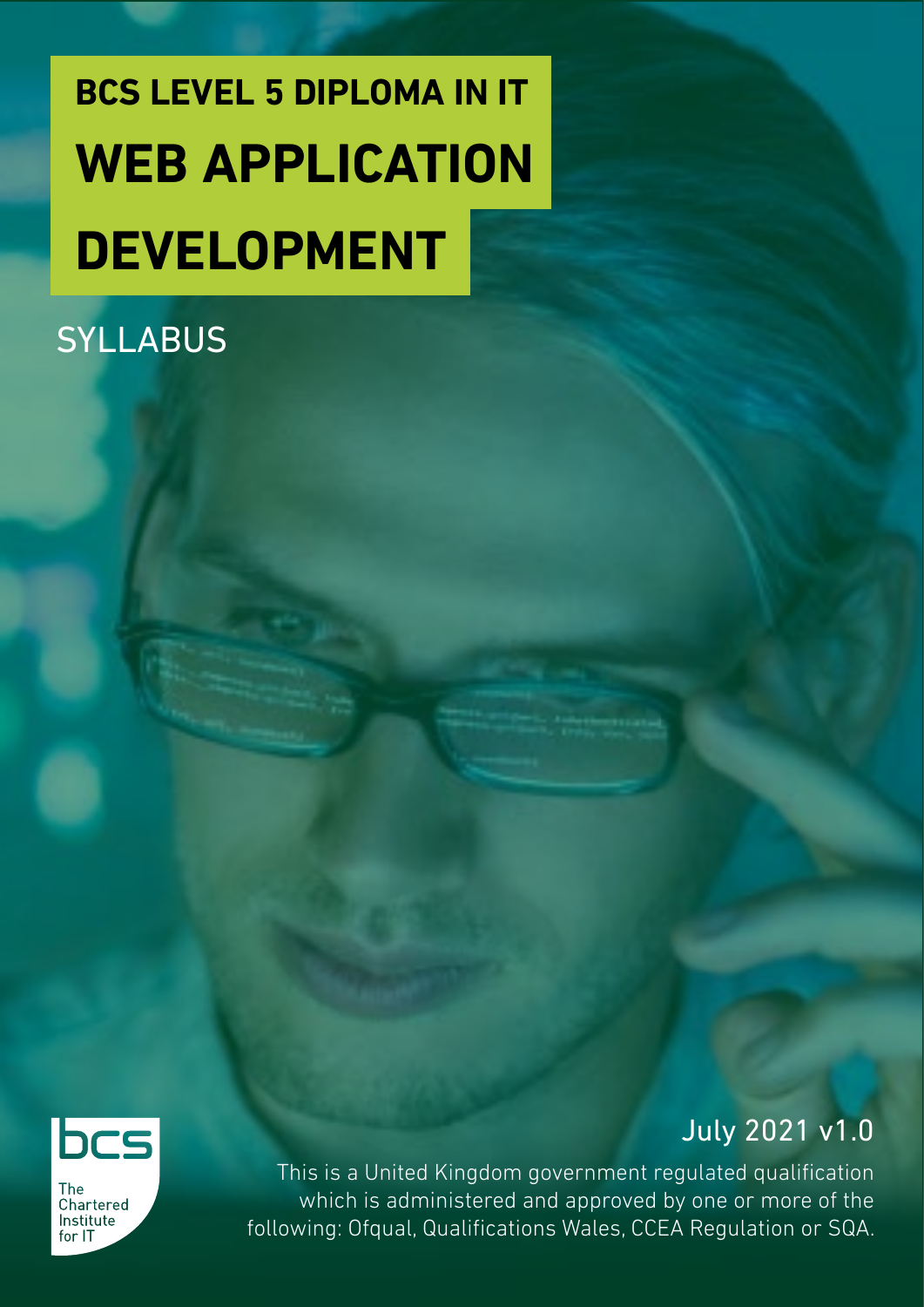### **CONTENTS**

- Introduction 3.
- 4. Qualification Suitability and Overview
- 4. SFIA Levels
- 5. Learning Outcomes
- **6.** Syllabus
- 15. Examination Format
- Question Weighting 15.
- Recommended Reading 16.
- Using BCS Books 21.
- Document Change History 21.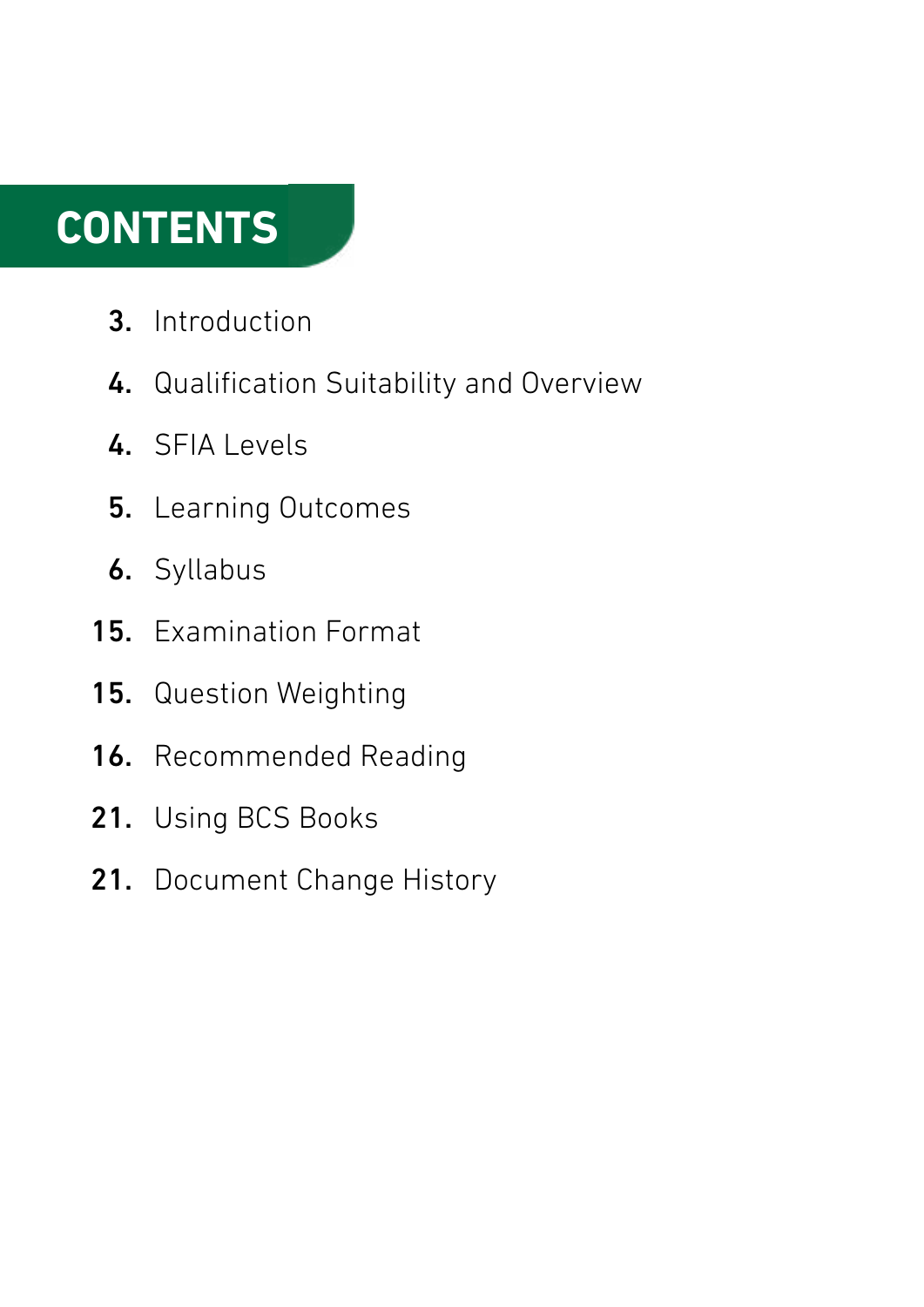

### **Introduction**

The second stage within the BCS three-stage Higher Education Qualification programme, the Level 5 Diploma enables candidates who have already achieved the Level 4 Certificate in IT to progress to higher levels of knowledge and competency.

This internationally-recognised qualification introduces you to the business-related aspects of the IT industry, developing your technological expertise while also considering the potential challenges of the dayto-day running of an organisation, such as legal obligations and intellectual property.

Our modules have been created in-line with the latest developments in the industry, giving you a competitive edge in the IT job market. You will have the opportunity to learn about object-oriented programming, user experience, systems analysis and design, as well as to build upon knowledge and skills developed during the Level 4 Certificate.

To successfully achieve the qualification, candidates need to complete:

- One core module
- Three optional modules
- One Professional Project in IT

Candidates who wish to progress onto the next stage will need to complete the Project at end of the Level 6 Professional Graduate Diploma in IT.

#### **Web Application Development Optional Module**

The Web Application Development module is an optional module that forms part of the Level 5 Diploma in IT – the second stage within the BCS three-stage Higher Education Qualification programme.

Candidates will explore mark-up languages, various web technologies, development methods, as well as front- and back-end technologies. Candidates will also consider the social, legal, ethical and professional issues relating to web applications.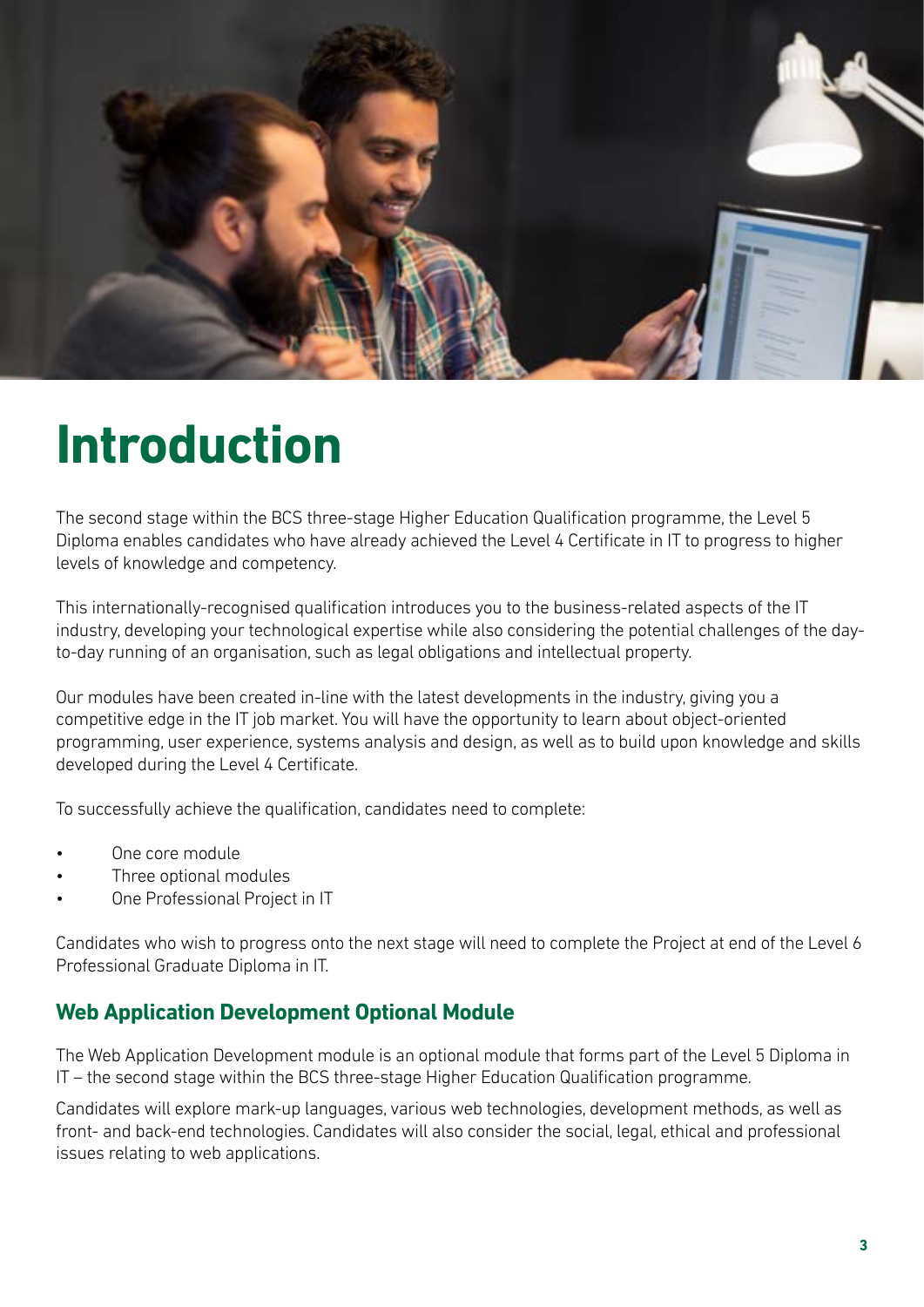# **Qualification Suitability and Overview**

Candidates must have achieved the Certificate in IT or have an appropriate exemption to be entered for the Diploma in IT. Candidates can study for this diploma by attending a training course provided by a BCS accredited Training Provider or through self-study, although it is strongly recommended that all candidates register with an approved centre. Studying with an approved centre will deliver significant benefits.

Candidates are required to become a member of BCS, The Chartered Institute for IT, to sit and be awarded the qualifications. Candidates may apply for a four-year student membership that will support them throughout their studies.

The Level 5 Diploma is suitable for professionals wishing to gain a formal IT qualification, and this module may be particularly relevant for candidates interested in career opportunities such as game development, multimedia programming, or web design.

| <b>Total Qualification Time</b> | <b>Guided Learning Hours</b> | <b>Assessment Time</b> |
|---------------------------------|------------------------------|------------------------|
| (Certificate)                   | (Module)                     | (Exam)                 |
| 1086 hours                      | 225 hours                    | <b>Two hours</b>       |

### **SFIA Levels**

This award provides candidates with the level of knowledge highlighted within the table, enabling candidates to develop the skills to operate successfully at the levels of responsibility indicated.

| <b>Level</b><br>K7 | <b>Levels of Knowledge</b> | <b>Levels of Skill and Responsibility (SFIA)</b><br>Set strategy, inspire and mobilise |
|--------------------|----------------------------|----------------------------------------------------------------------------------------|
| K <sub>6</sub>     | Evaluate                   | Initiate and influence                                                                 |
| K <sub>5</sub>     | Synthesise                 | Ensure and advise                                                                      |
| K4                 | Analyse                    | Enable                                                                                 |
| K <sub>3</sub>     | <b>Apply</b>               | <b>Apply</b>                                                                           |
| K <sub>2</sub>     | <b>Understand</b>          | <b>Assist</b>                                                                          |
| K <sub>1</sub>     | <b>Remember</b>            | <b>Follow</b>                                                                          |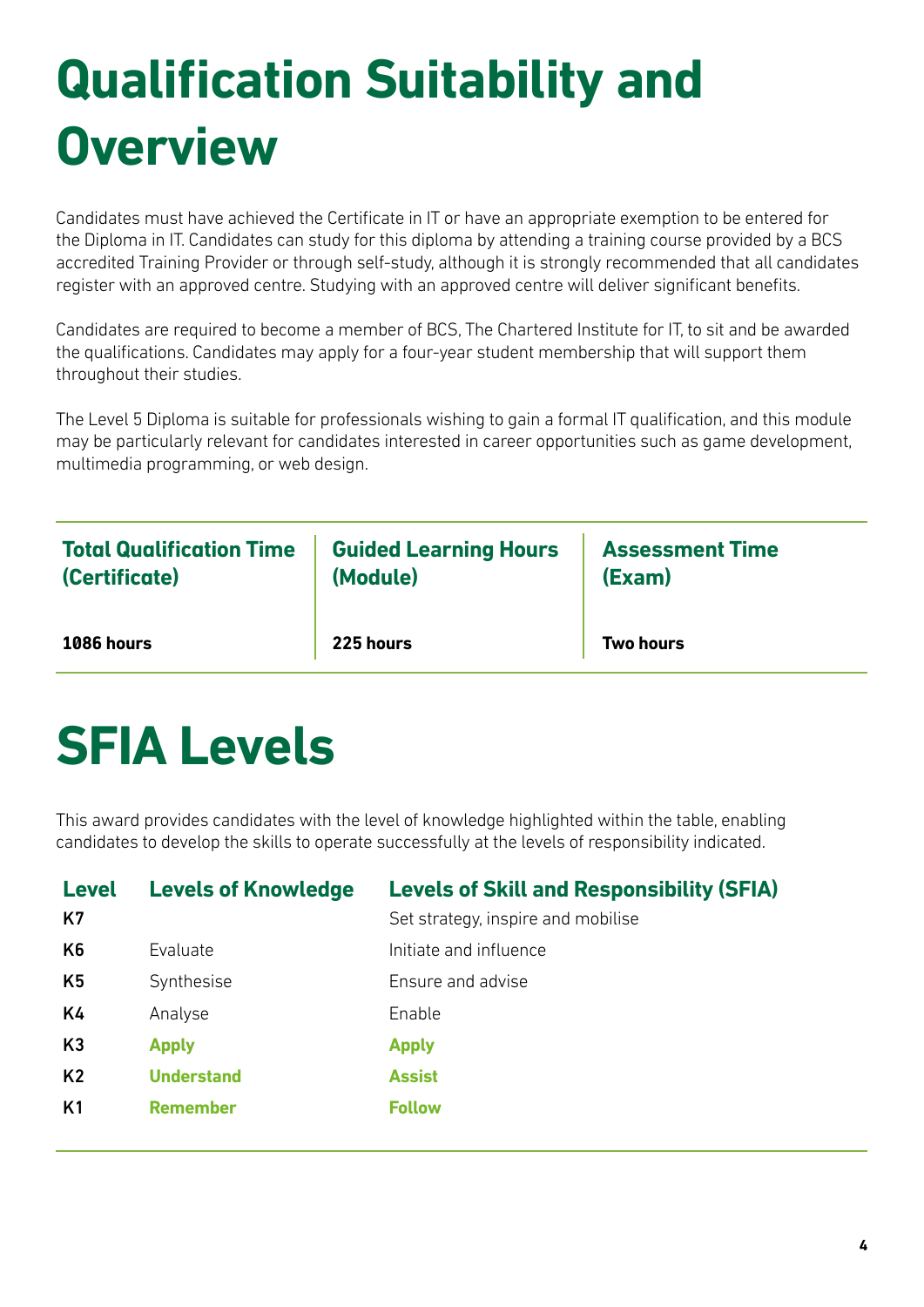#### **SFIA Plus**

This syllabus has been linked to the SFIA knowledge skills and behaviours required at Level 5.

#### **ICPM3**

Coordinates content management processes to meet the needs of users, including those with disabilities. Uses content publishing systems to manage published content across different channels. Takes into account any legal issues related to publishing, including that associated copyright concerns are adequately managed.

#### **PROG3**

Designs, codes, verifies, tests, documents, amends and refactors moderately complex programs/ scripts. Applies agreed standards and tools, to achieve a well-engineered result. Collaborates in reviews of work with others as appropriate.

#### **DLMG5**

Defines systems development projects which support the organisation's objectives and plans. Selects, adopts and adapts appropriate systems development methods, tools and techniques selecting appropriately from predictive (plandriven) approaches or adaptive (iterative/agile) approaches. Ensures that senior management is both aware of and able to provide the required resources. Facilitates availability and optimum utilisation of resources. Monitors and reports on the progress of development projects, ensuring that projects are carried out in accordance with agreed architectures, standards, methods and procedures (including secure software development). Develops road maps to communicate future development activity.

#### **TEST3**

Reviews requirements and specifications, and defines test conditions. Designs test cases and test scripts under own direction, mapping back to pre-determined criteria, recording and reporting outcomes. Analyses and reports test activities and results. Identifies and reports issues and risks associated with own work.

Further detail around the SFIA Levels can be found at [www.bcs.org/levels.](https://www.bcs.org/media/5165/sfia-levels-knowledge.pdf)

# **Learning Outcomes**

Upon completion of this module, candidates will be able to:

- Evaluate the contribution of underpinning web technologies to the process of web application development.
- Apply the procedures and processes necessary for the construction of high-quality web applications.
- Compare and contrast a variety of front end and back end web application frameworks.
- Apply a range of testing strategies and techniques to quality assure and continuously monitor web applications.
- Appreciate the importance of legal, social, ethical and professional issues associated with web applications.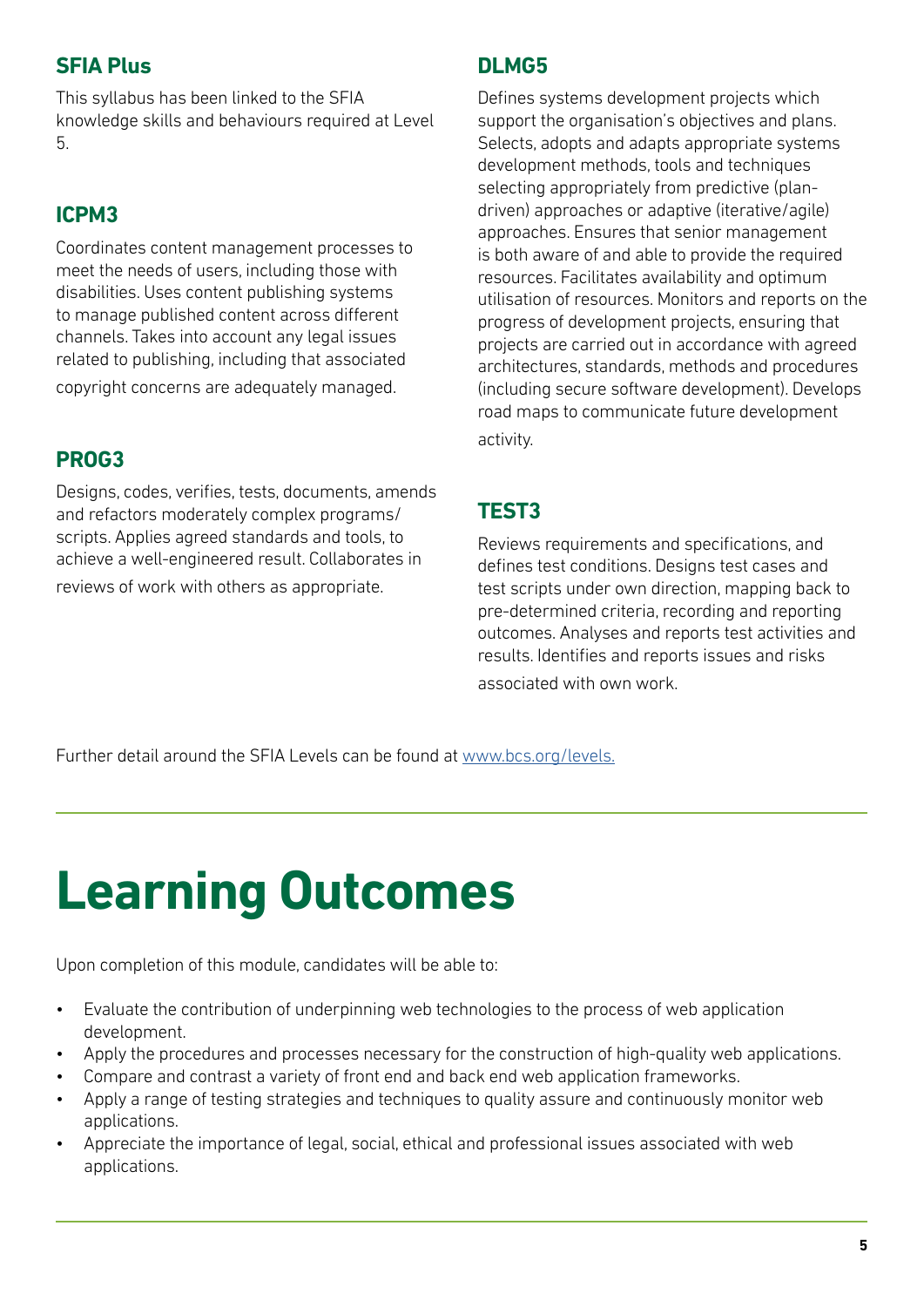### **Syllabus**

#### **1. Assess the technologies that are appropriate to build a web application**

#### **Learners will be able to:**

**1.1** Describe, compare and contrast mark-up languages.

#### **Indicative content**

- a. XML and HTML
- b. Document Object Model (DOM)
- c. CSS Object Model (CSSOM)
- d. Interchange languages:
	- i. XML
	- ii. JSON
	- iii. YAML
- e. Web protocols:
	- i. HTTP
	- ii. HTTPS
- f. Interface description languages:
	- i. WSDL
	- ii. Thrift
- g. Style sheet languages:
	- i. XSL
	- ii. CSS

**1.2** Discuss standards and web technologies.

#### **Indicative content**

- a. W3C
- b. ISO
- c. ECMA International
- d. ISO
- e. IETF
- f. IANA
- g. WHATWG
- h. Evolution of web technologies:
	- i. Web 1.0
	- ii. Web 2.0
	- ii. Web 3.0/Semantic Web

#### **Guidance**

Candidates will be expected to be able to discuss different mark-up languages and interchange models, as well as be able t use them. Candidates are expected to be able to assess the appropriateness of each language for a given application.

#### **Guidance**

There are many standards associated with web technologies. Candidates will be expected to be able to identify the appropriate international standards and be able to apply them to their own applications.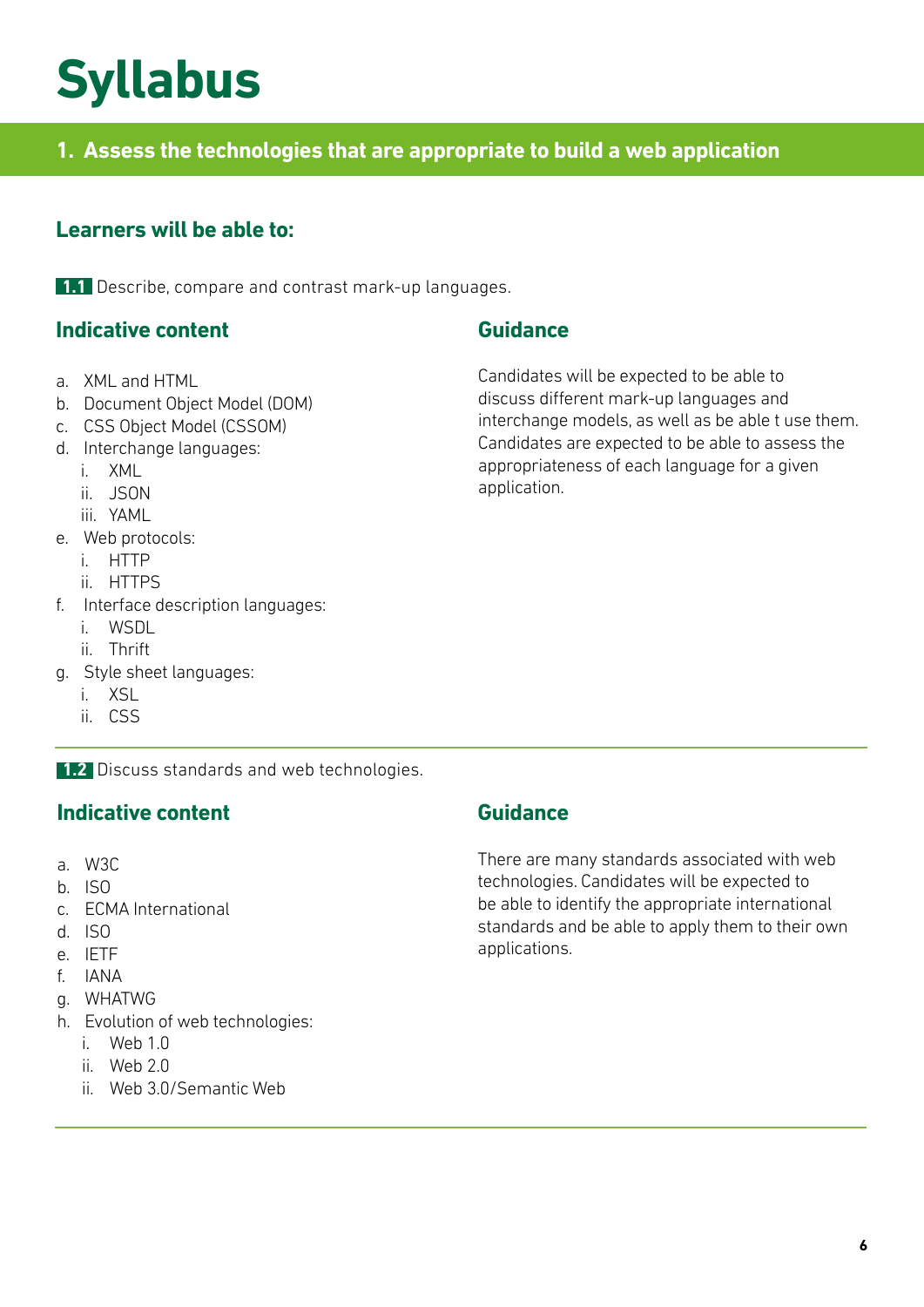**1.3** Explain browsers and internet technology.

#### **Indicative content**

#### **Guidance**

a. Browsers

A web application is built from a number of components. Candidates will be expected to describe them and explain their role in a typical web application system.

Candidates will be expected to understand appropriate framework

architectures and appreciate their use.

- b. Web servers
- c. Application servers
- d. Mobile web

**1.4** Discuss framework architectures.

#### **Indicative content**

#### **Guidance**

- a. MVC
- b. MVVM
- c. Flux
- d. MVA
- e. MVP
- f. Push vs pull
- g. Multi-layer

#### **2. Apply appropriate development methods to build web applications**

#### **Learners will be able to:**

**2.1** Explain stake holder analysis.

#### **Indicative content**

- a. Requirements analysis
- b. The double diamond model
- c. INVEST

### **Guidance**

Candidates will be expected to demonstrate an understanding of why requirements analysis is required, and the tools available to assist the developer.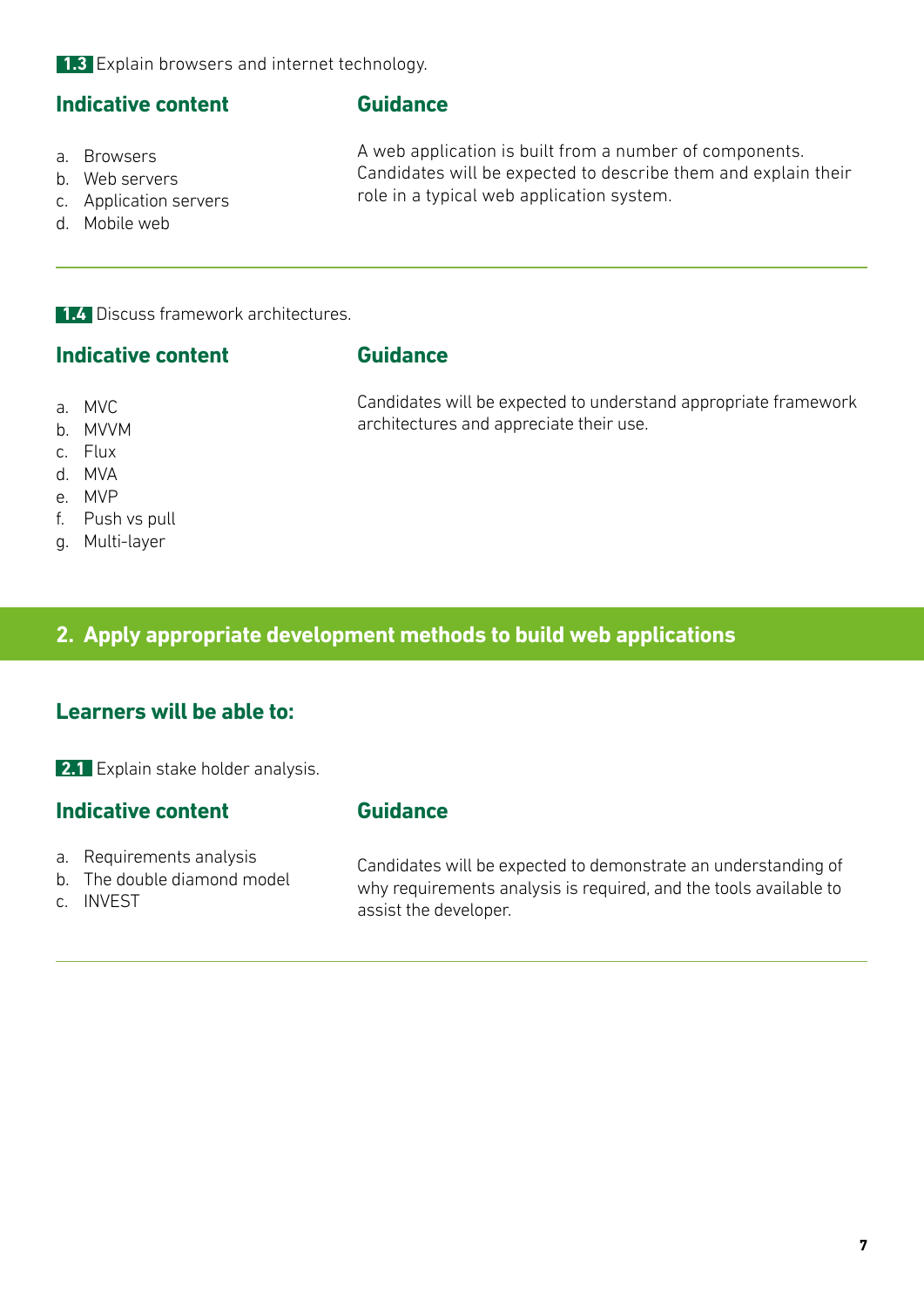**2.2** Discuss project management techniques and tools.

#### **Indicative content**

- a. Project stages:
	- i. Initiation
	- ii. Planning
	- iii. Execution
	- iv. Monitoring
	- v. Closure
- b. Team collaboration tools
- b. Scheduling and planning
- b. Budget management

#### **Guidance**

Effective project management is essential for projects to be delivered on budget and on time. Candidates will be expected to explain the stages in a project and the tools available to help them plan, schedule and budget it effectively.

**2.3** Compare agile software engineering methods.

#### **Indicative content**

#### **Guidance**

- a. Scrum and Kanban
- b. Hypothesis driven development

Agile software engineering methods are becoming much more popular, and are considered more appropriate than traditional methods. Candidates should be able to discuss and compare the popular methods and demonstrate how they are applied.

**2.4** Compare the roles of members of web application development teams.

#### **Indicative content**

- a. Project manager
- b. Project architect
- c. UI/UX designers
- d. Front-end developers
- e. Back-end developers
- f. Database developers
- g. QA and testing specialists

#### **Guidance**

A project team requires many different skills if it is to successfully complete its task. Candidates will be expected to compare these roles and explain how they need to work together as an effective team to produce a successful outcome.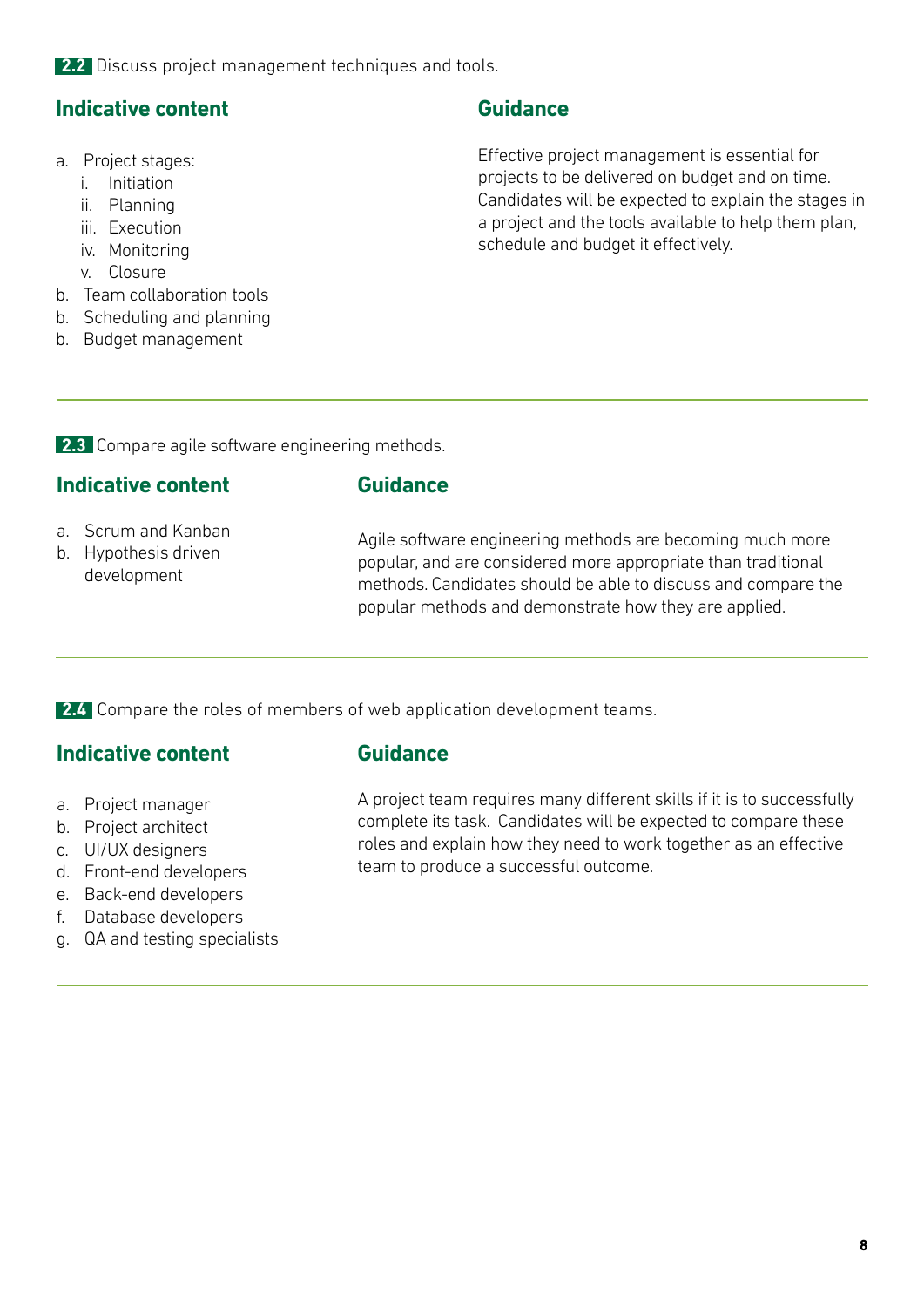**2.5** Discuss what is meant by version control.

#### **Indicative content**

#### **Guidance**

- a. E.g. (but not limited to):
	- GitHub
	- Gitl ab
	- Beanstalk
	- PerForce
	- Apache Subversion

Managing software development requires effective monitoring of progress and ensuring that team members are working on the most recent and appropriate versions available. If it is necessary to branch, then each branch should be tracked and the reintegration process managed. Candidates will be expected to be able to discuss the main issues associated with version control, and discuss the tools available to help them manage it.

**2.6** Compare the roles of front-end and back-end technologies.

#### **Indicative content**

#### **Guidance**

- a. The difference in roles of the front and back ends, including:
	- Client-server
	- Peer-to-peer
	- How developers decide to locate particular functionalities

Candidates will be expected to discuss the roles of the front end and back end of web applications, architectures used for their implementation and determine how the functionality should be split between them.

**3. Front-end technologies**

#### **Learners will be able to:**

**3.1** Explain and demonstrate key functions of JavaScript language.

#### **Indicative content**

- a. Javascript/ECMAScript:
	- i. Statements
	- ii. Expressions
	- iii. Identifiers
	- iv. Primitive values
	- v. Objects
	- vi. Properties
	- vii. Operators
	- viii. Conditionals
	- ix. Loops
	- x. Functions
	- xi. Exception handling
	- xii. Arrays
	- xiii. Regular expressions
- b. HTML events

#### **Guidance**

Many web applications use JavaScript to modify what is displayed in the browser without reloading the complete pare. Candidates will be expected to explain its use and relationship with other front end languages and technologies and demonstrate how it is used with practical examples.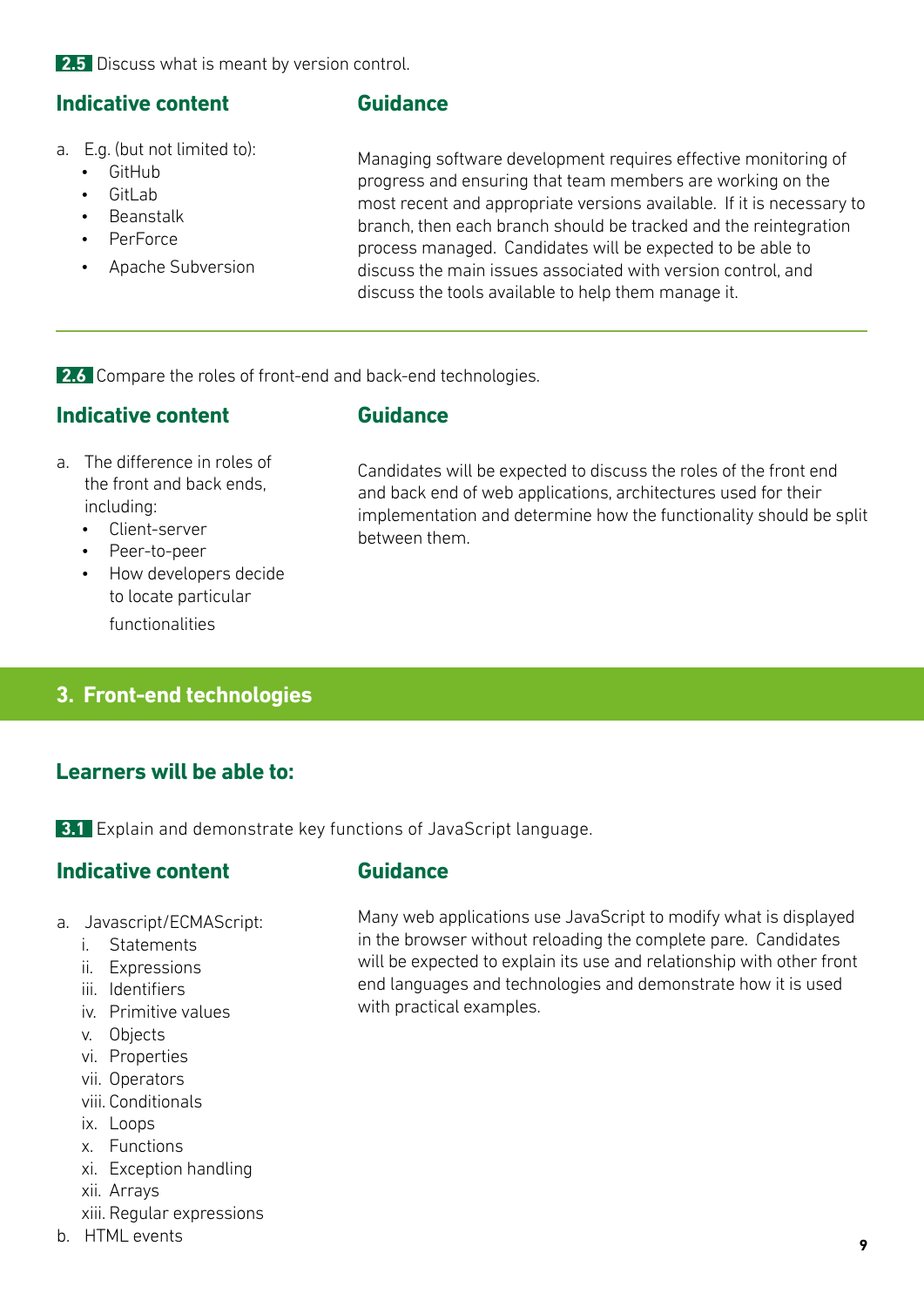**3.2** Explain and demonstrate jQuery methods.

#### **Indicative content**

- a. Content Delivery Networks
- b. Document ready event
- c. Selectors
- d. Event methods
- e. Effects
- f. Call-back functions
- g. Chaining
- h. Get content
- i. Set content

#### **Guidance**

Candidates will be expected to be able to discuss the role of Contact Delivery Networks and the tools used to implement them in practice.

**3.3** Demonstrate CSS pre-processing.

#### **Indicative content**

#### **Guidance**

- a. Sass
- b. Less
- c. Stylus

Candidates will be expected to discuss the role of CSS processing and how it helps developers build effective web sites, as well as demonstrate how it is used.

#### **3.4** Demonstrate front-end frameworks.

#### **Indicative content**

- a. E.g. (but not limited to):
	- i. [Backbone.js](http://Backbone.js)
	- ii. AngularJS
	- iii. Angular
	- iv. Ember IS
	- v. ReactJS
	- vi. [Vue.js](http://Vue.js)

#### **Guidance**

Frameworks are used to speed development and provide consistency to web applications. Candidates should be able to discuss their properties and demonstrate examples of their use.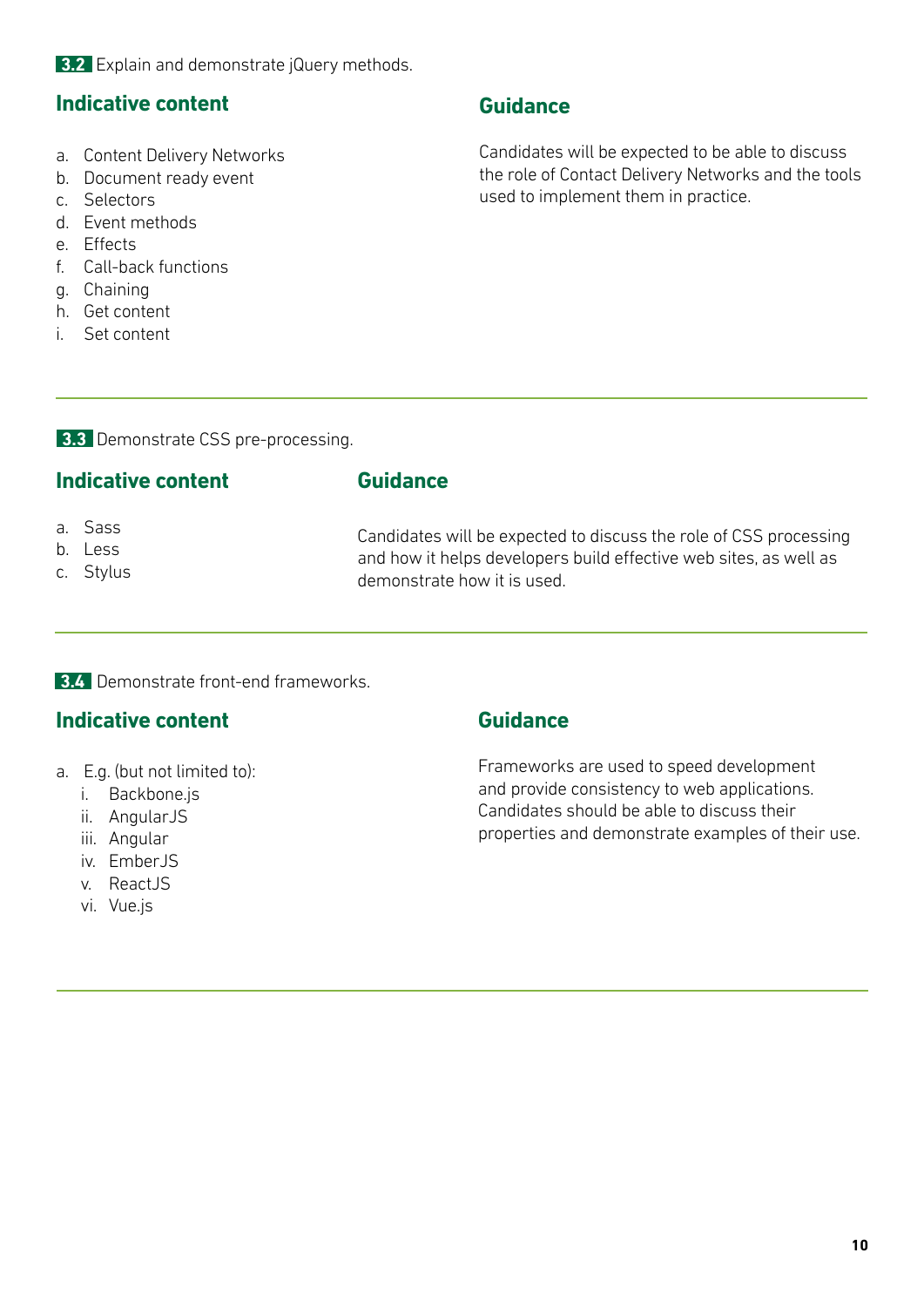#### **3.5** Explain object-relational mapping.

#### **Indicative content**

#### a. AJAX:

- i. XMLHttpRequest object
- ii. GET and POST
- iii. Synchronous and asynchronous requests
- iv. Server responses

#### **Guidance**

As web applications become more complex, the interaction between the client and the server become more critical to the achievement of their goals. Candidates will be expected to discuss the various means by which clients and servers can interact, and assess which to use in particular circumstances.

#### **4. Back-end technologies**

#### **Learners will be able to:**

**4.1** Discuss the different options for information storage in web applications.

#### **Indicative content**

#### **Guidance**

- a. SQL vs NOSQL
- b. Key-value stores
- c. Document stores
- d. Graph databases
- e. Brewers CAP theorem
- f. ACID and eventually consistent transactions

There are an increasing range of potential information storage methods. Candidates should be able to identify the most appropriate for a particular task, and demonstrate how they would implement such a solution.

**4.2** Discuss types of architecture that can be used to build web applications.

#### **Indicative content**

#### **Guidance**

- a. Service oriented architecture
- b. Microservices

Candidates should be able to compare service orientated and microservices architecture discuss the advantages and disadvantages of each.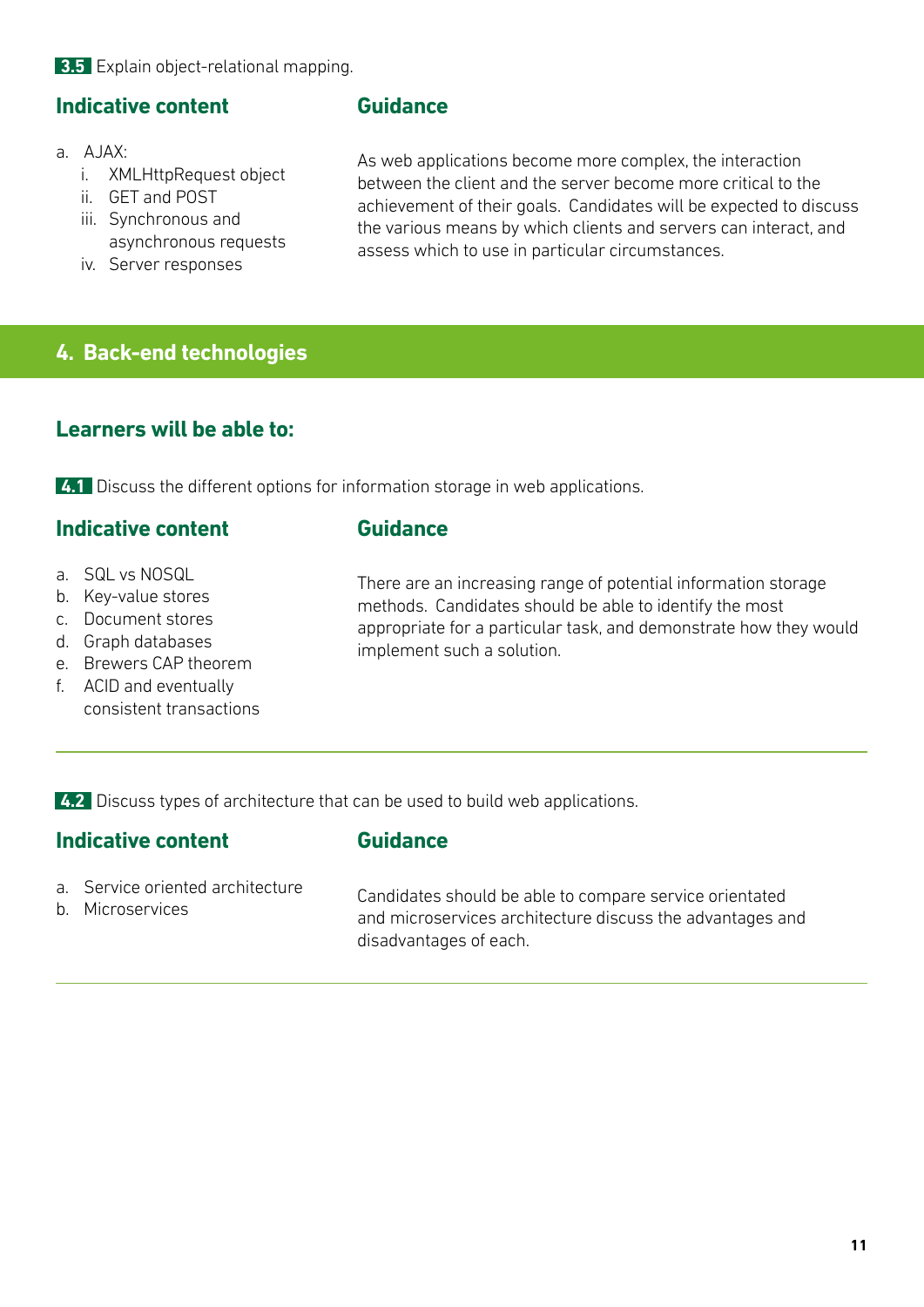**4.3** Discuss the tools that are used when developing back-ends.

#### **Indicative content**

#### **Guidance**

a. APIS:

- i. REST methods
- ii. HATEOAS methods
- iii. HTTP methods
- d. Event based APIs
- e. WebSockets
- f. Error handling
- g. Caching

Candidates should be able to discuss a range of tools used to develop back end technologies, including their advantages and disadvantages.

**4.4** Discuss the key features of back end technologies.

#### **Indicative content**

#### **Guidance**

- a. Language
- b. Architecture
- c. Cost
- d. Scalability

Candidates should be able to discuss a range of back end technologies, including their advantages and disadvantages.

**4.5** Discuss the role and use of back end frameworks.

#### **Indicative content**

#### **Guidance**

- a. E.g. (but not limited to):
	- i. Django
	- ii. Rails
	- iii. Spring
	- iv. Flask
	- v. Laravel

There are various frameworks that assist the developer in constructing the back end of web applications. Candidates should be able to discuss their role in the application building process, and the criteria for choosing which is appropriate for a particular development.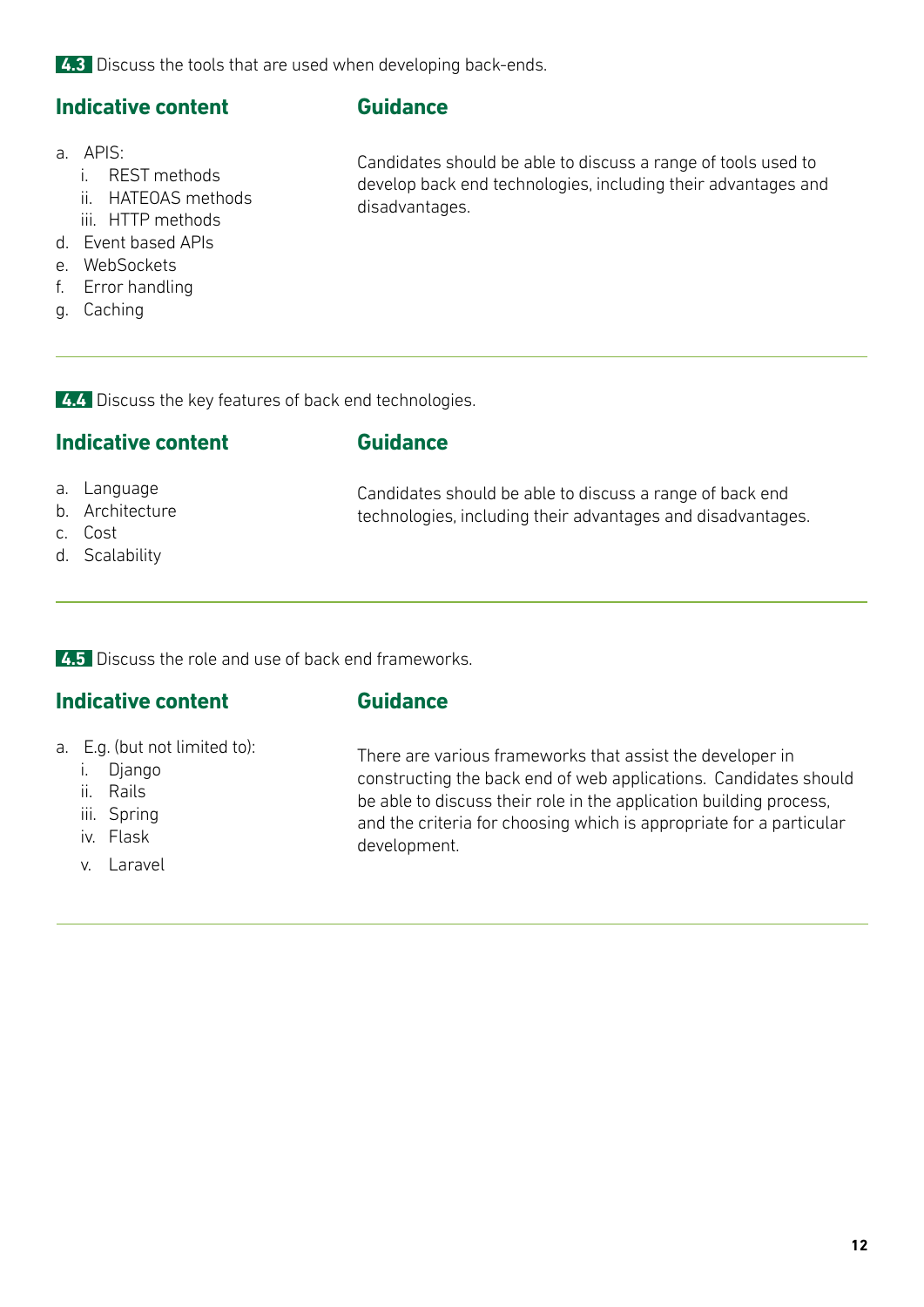#### **Learners will be able to:**

**5.1** Discuss the roles of available testing methods.

#### **Indicative content**

- a. Property-based testing
- b. Unit testing
- c. Integration testing
- d. End-to-end testing
- e. Manual testing
- f. Visual testing
- g. Cross-functional testing
- h. Load testing

#### **Guidance**

Each testing method is designed to identify errors at various stages in the development process. Candidates should be able to identify the range of testing methods available, how each is performed and their role in the development process.

**5.2** Explain test-orientated development methods.

#### **Indicative content**

#### **Guidance**

- a. E.g. (but not limited to):
	- Test-driven development
	- Behaviour-driven development

Candidates should be able to explain what is meant by different types of test development methods, including the stages in the development process and their advantages and disadvantages.

#### **5.3** Describe testing frameworks.

#### **Indicative content**

- a. Frameworks and tools, e.g. (but not limited to):
	- Cucumber
	- Selenium
	- JIRA
	- Bugzilla
	- JMeter

#### **Guidance**

Tools are important in ensuring that tests are carried out thoroughly and properly recorded. Candidates should be able to discuss a range of available testing frameworks and describe how they are used.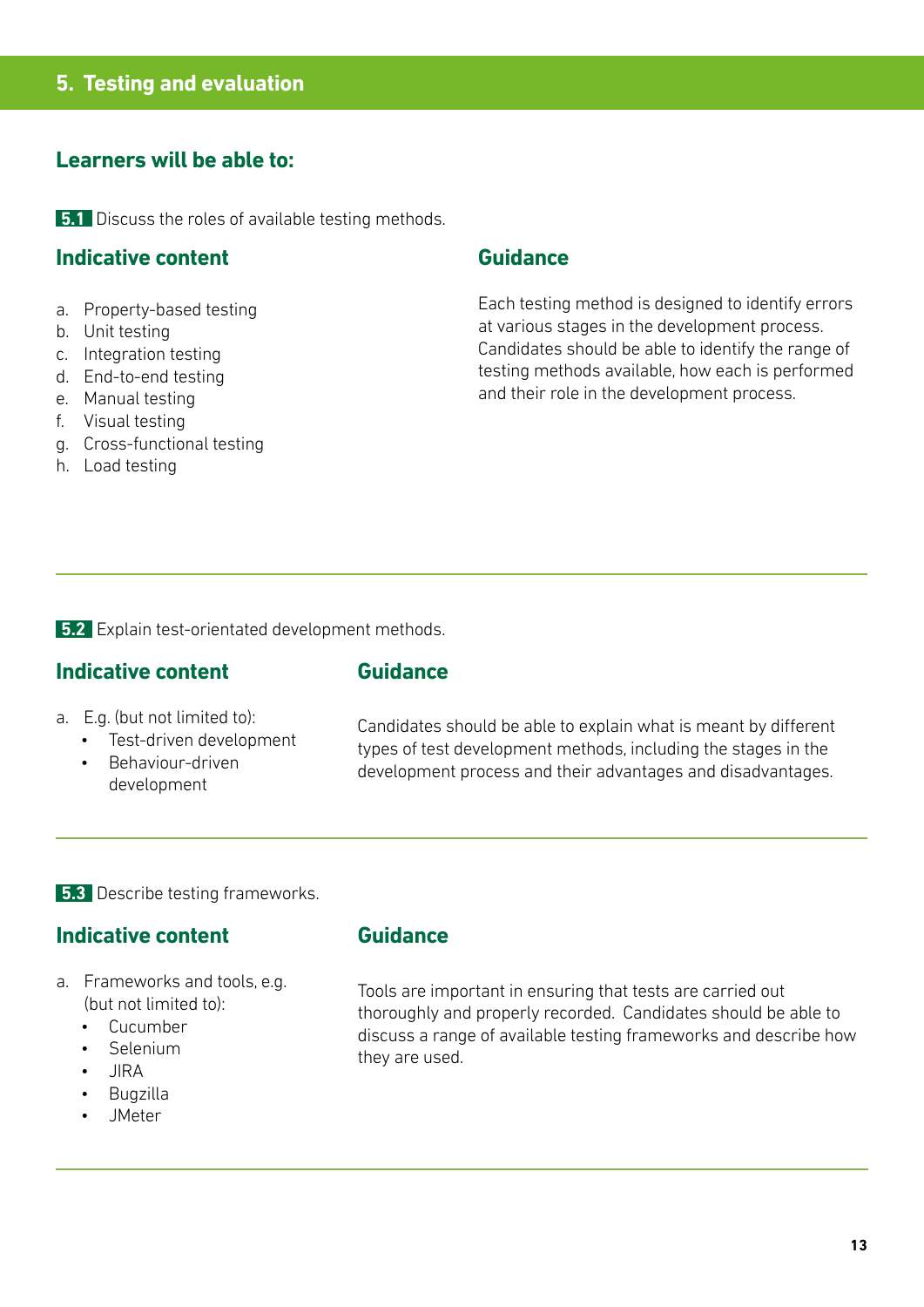#### **5.4** Explain web analytics.

#### **Indicative content**

#### **Guidance**

- a. Logfile analysis
- b. Page tagging
- c. Click analytics
- d. Customer lifecycle analytics

Analytics are used both to identify issues with the execution of web applications and to track and assess visitor activity (both individually and as a whole). Candidates should be able to describe the range of analytical data available and explain how it can be used to assist the web applications designer.

#### **6. Social, legal, ethical and professional issues**

#### **Learners will be able to:**

**6.1** Discuss the different options for information storage in web applications.

#### **Indicative content**

#### **Guidance**

- a. E.g. (but not limited to):
	- i. National and international data protection regulations

Most countries have adopted the international standards ISO27001 for data security and ISO27701 for data privacy but most have modified them for their own needs, as for example the GDPR regulations in Europe. Candidates shall be expected to understand the need for such regulations and compare the requirements in the different jurisdictions in which they expect to work.

#### **6.2** Discuss web application security.

#### **Indicative content**

- a. Secrets and trust
- b. Threats

#### **Guidance**

All web sites are subject to a range of security issues. Failure to properly protect the information held will lead to a lack of trust and potential visitors will be unwilling to visit. Candidates will be expected to identify and categorise these threats and discuss how they would attempt to protect a site against them by for example implementing an Information Security Management System (ISMS).

**6.3** Explain privacy issues in web applications.

#### **Indicative content**

#### **Guidance**

- a. Validation and sanitisation
- b. Threats
- c. OWASP top ten vulnerabilities

If website visitors are to have confidence in an application, they must be assured that the information that they provide will be held privately and only for the purpose which it was given. Candidates should be able to explain the privacy requirements specified by ISO 27701, GDPR and local legislation, where appropriate.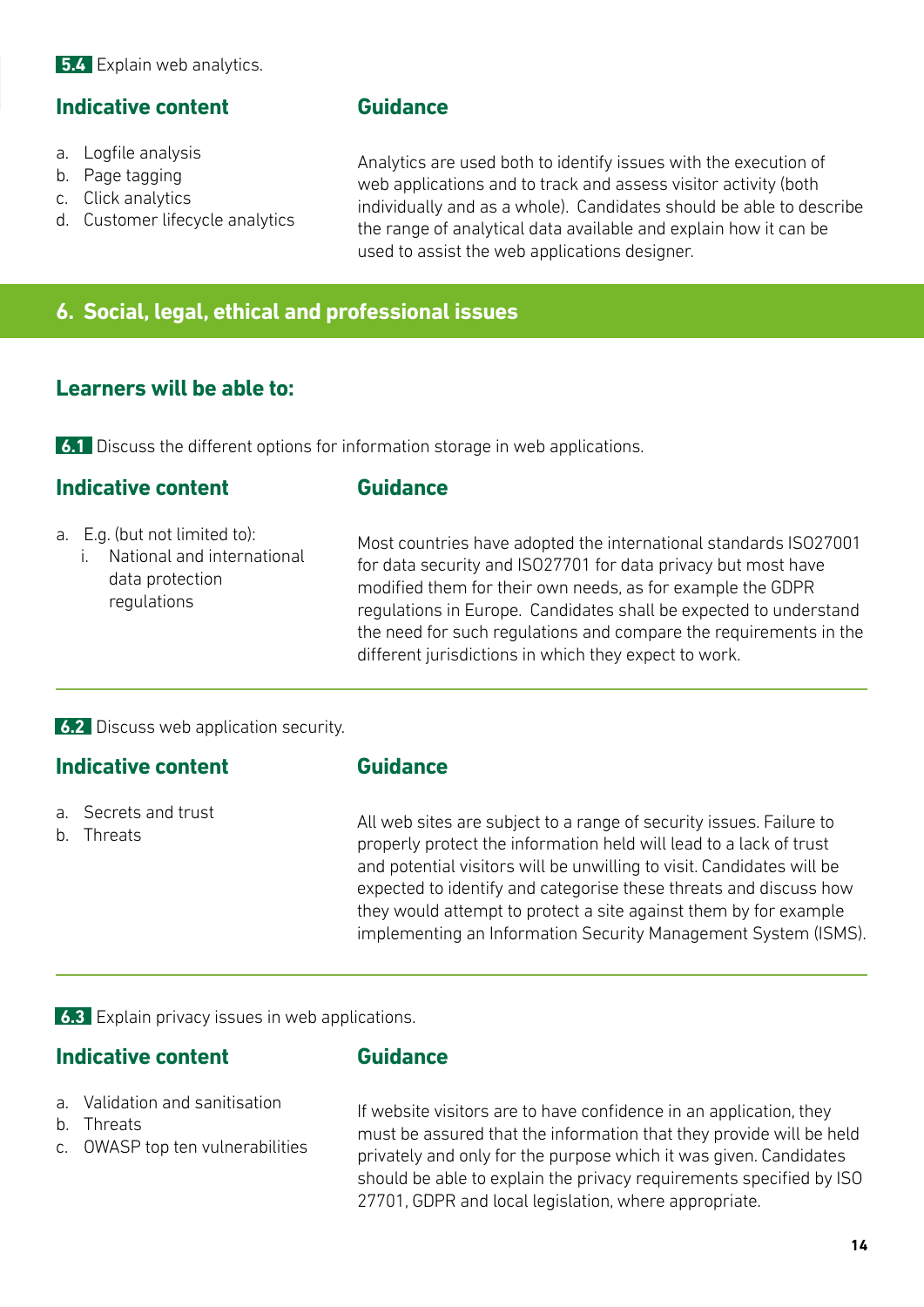**6.4** Explain interface design and accessibility.

#### **Indicative content**

#### **Guidance**

- a. Web content accessibility guidelines
- b. Screen reader testing

It is important that web applications are made fully accessible so that they can be used effectively by everybody. It is therefore essential that development teams fully understand the requirements of every type of user. The Web Content Accessibility Guidelines (WCAG) have been developed to assist developers in achieving this. Candidates should be able to discuss the design principles and their implementation. They should also be able to plan and execute the steps necessary to ensure that their application is fully available through a screen reader.

### **Examination Format**

This module is assessed through completion of an invigilated written exam.

|                       | <b>Type</b> Four written questions from a choice of six, each with equal marks |
|-----------------------|--------------------------------------------------------------------------------|
|                       | <b>Duration</b> Two hours                                                      |
| <b>Supervised</b> Yes |                                                                                |
|                       | <b>Open Book</b> No (no materials can be taken into the examination room)      |
|                       | <b>Passmark</b> 10/25 (40%)                                                    |
|                       | <b>Delivery</b> Paper format only                                              |
|                       |                                                                                |

Adjustments and/or additional time can be requested in line with the BCS reasonable adjustments policy for candidates with a disability or other special considerations.

# **Question Weighting**

Candidates will choose four questions from a choice of six. All questions are equally weighted and worth 25 marks.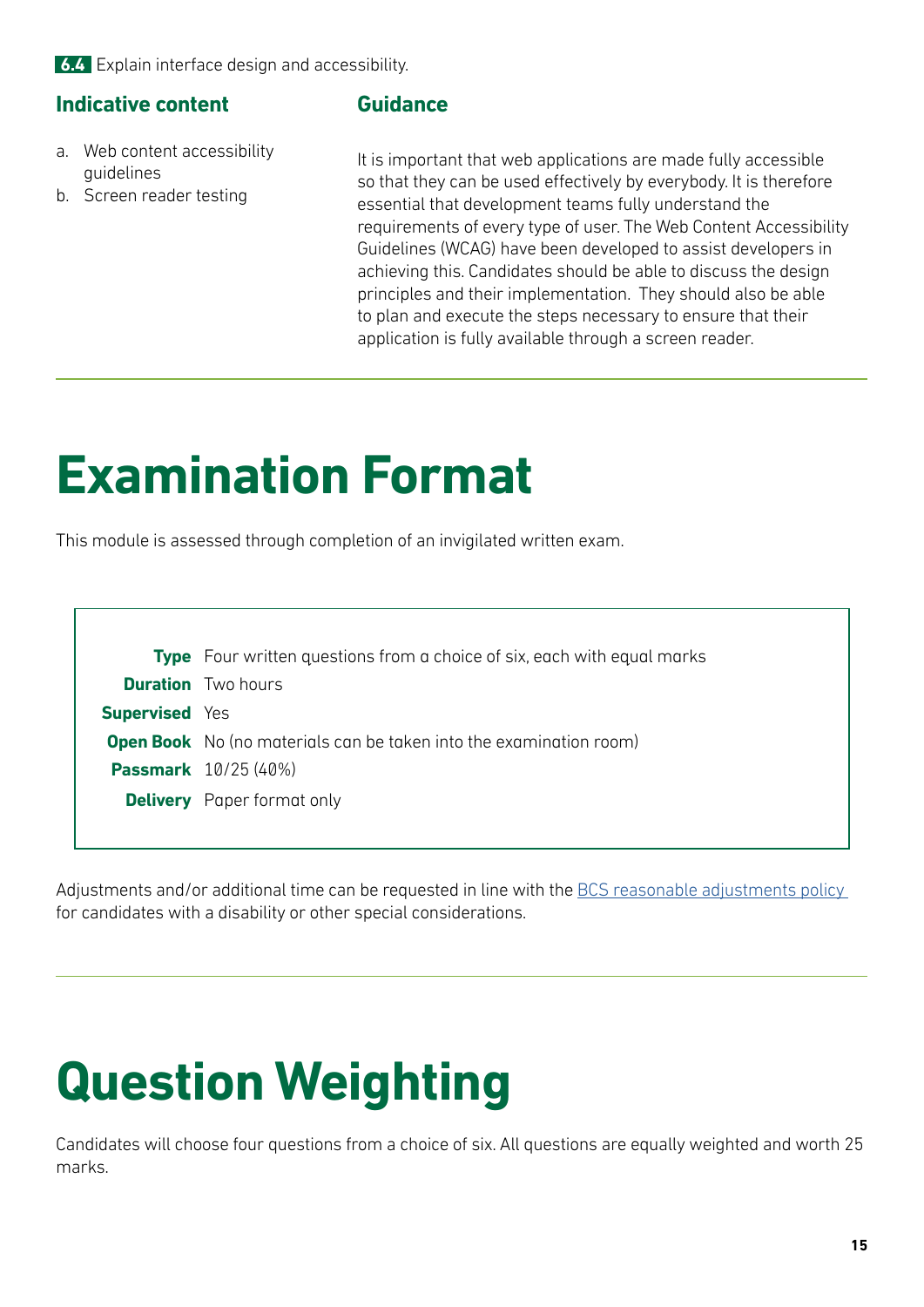### **Recommended Reading**

#### **Primary texts and resources**

|                           | <b>Title:</b> Ry's Git Tutorial                                                                                                      |
|---------------------------|--------------------------------------------------------------------------------------------------------------------------------------|
|                           | <b>Author:</b> R. Hodson                                                                                                             |
| <b>Publisher: RyPress</b> |                                                                                                                                      |
| <b>Date: 2014</b>         |                                                                                                                                      |
|                           | <b>Available at:</b> https://www.amazon.co.uk/Rys-Git-Tutorial-Ryan-Hodson-ebook/<br>dp/B00QFIA5OC [Accessed 09 July 2021]           |
|                           |                                                                                                                                      |
|                           | <b>Title:</b> The full stack developer: your essential guide to the everyday skills<br>expected of a modern full stack Web developer |
|                           | Author: C. Northwood                                                                                                                 |
| <b>Publisher: Apress</b>  |                                                                                                                                      |
| <b>Date: 2019</b>         |                                                                                                                                      |
|                           | <b>ISBN: 978-1484241516</b>                                                                                                          |
|                           |                                                                                                                                      |

|                            | <b>Title: OWASP Top Ten</b>                                                         |
|----------------------------|-------------------------------------------------------------------------------------|
| <b>Author: OWASP</b>       |                                                                                     |
| <b>Creation Date: 2017</b> |                                                                                     |
|                            | <b>Available at:</b> https://owasp.org/www-project-top-ten/ [Accessed 09 July 2021] |
|                            | <b>ISBN: 978-1118804674</b>                                                         |

#### **Additional texts and resources**

**Title:** Web Accessibility: Web Standards and Regulatory Compliance **Author:** M. R. Burks, et al **Publisher:** Apress **Date:** 2006 **ISBN:** 978-1590596388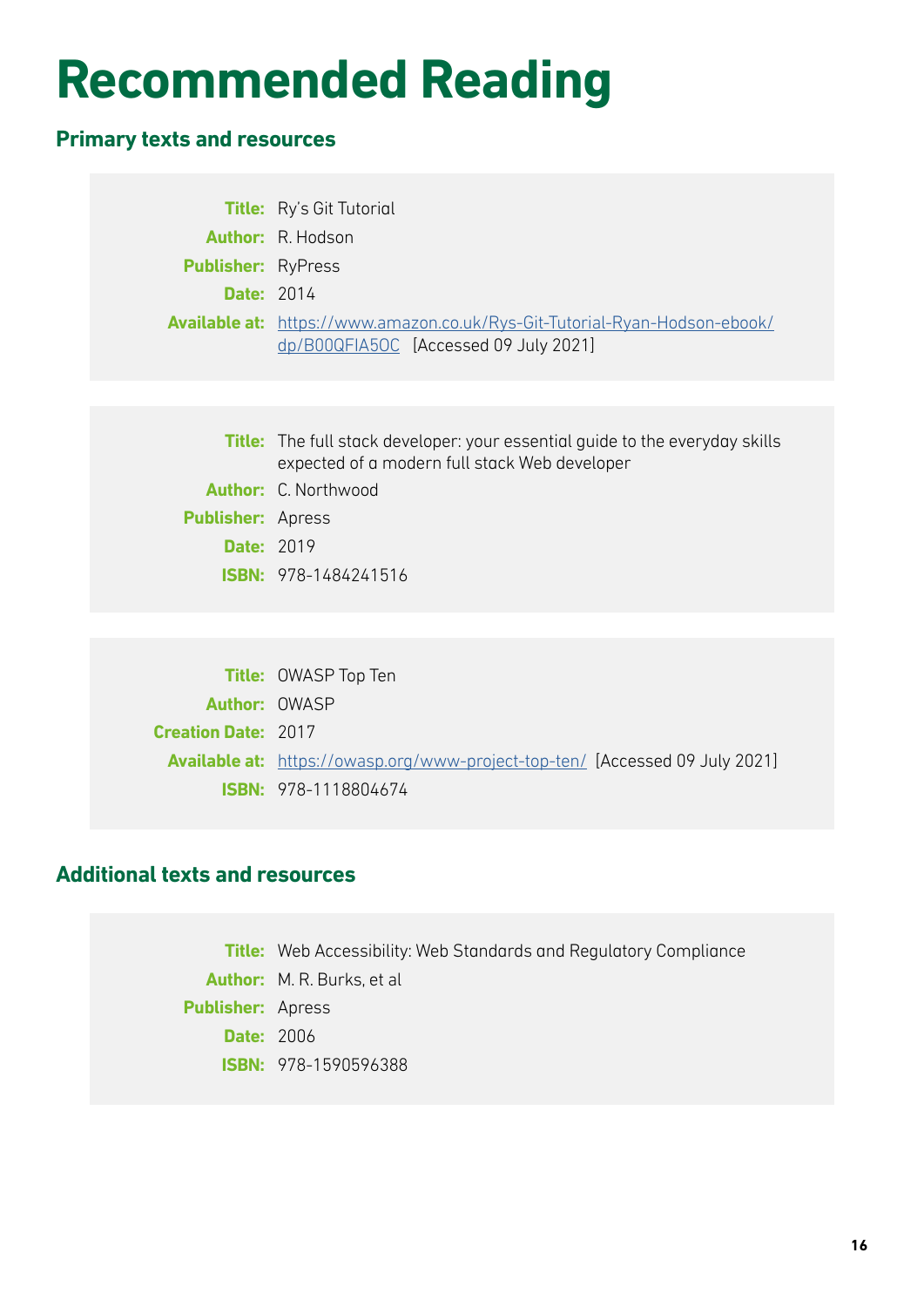**Title:** Agile testing: a practical guide for testers and agile teams. **Author:** L. Crispin and J. Gregory **Publisher:** Addison Wesley **Date:** 2009 **ISBN:** 978-0321534460

**Title:** Web Design with HTML, CSS, JavaScript and jQuery **Author:** J. Duckett **Publisher:** Wiley **Date:** 2014 **ISBN:** 978-1118907443

|                   | <b>Title:</b> Continuous integration: improving software quality and reducing<br>risk |
|-------------------|---------------------------------------------------------------------------------------|
|                   | <b>Author:</b> P. M. Duvall, S. Matyas and A. Glover                                  |
|                   | <b>Publisher:</b> Addison Wesley                                                      |
| <b>Date: 2007</b> |                                                                                       |
|                   | <b>ISBN: 978-0321336385</b>                                                           |

|                   | <b>Title:</b> How the Double Diamond process can help you work in a more                                    |  |
|-------------------|-------------------------------------------------------------------------------------------------------------|--|
|                   | user-centred way                                                                                            |  |
|                   | <b>Author:</b> Author: C. Eissa                                                                             |  |
| <b>Date: 2019</b> |                                                                                                             |  |
|                   | <b>Available at:</b> https://www.testingtime.com/en/blog/double-diamond-process/<br>[Accessed 09 July 2021] |  |

**Title:** Just jQuery: Events, Async & AJAX **Author:** I. Elliot **Publisher:** I/O Press **Date:** 2017 **ISBN:** 978-1871962529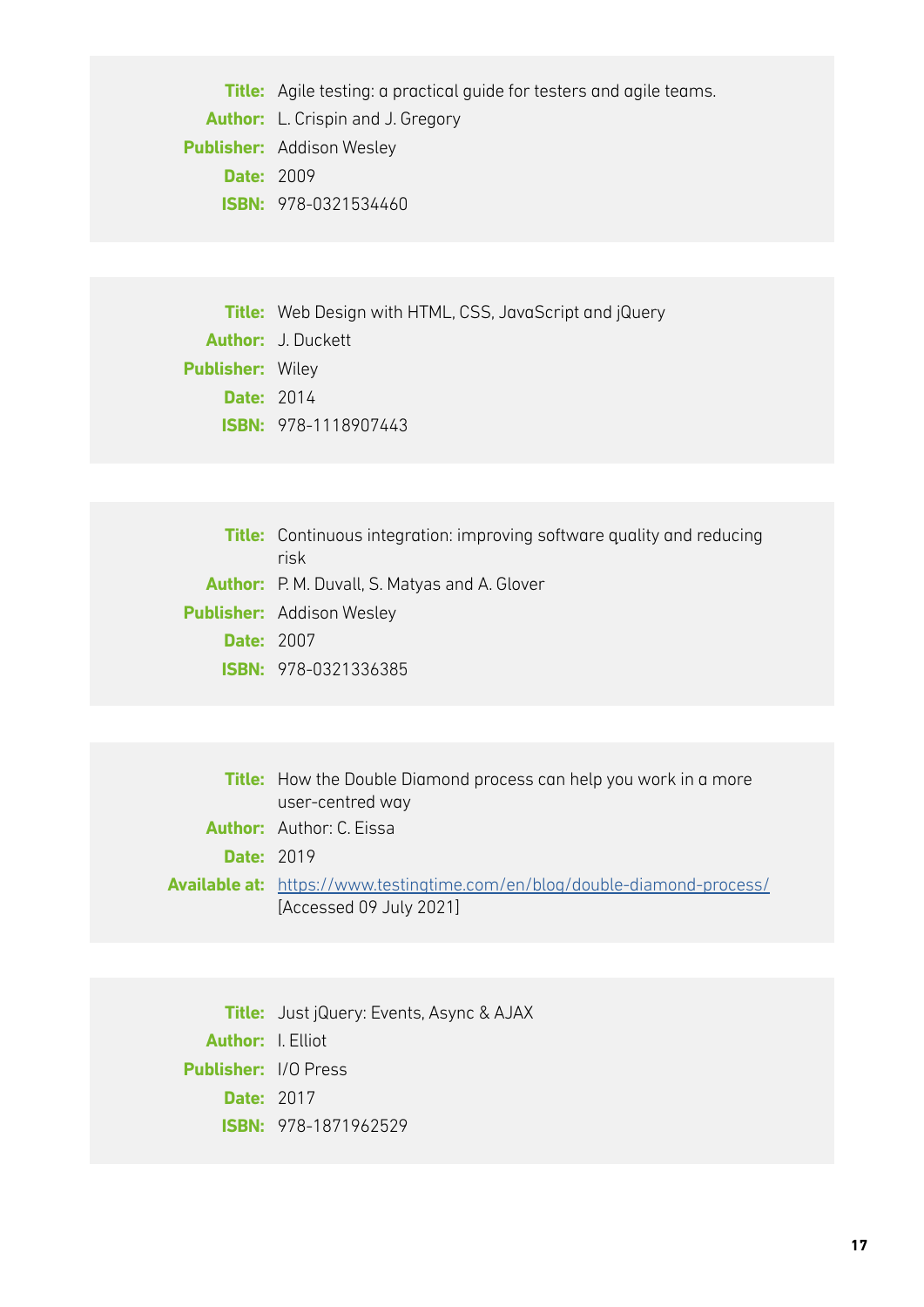**Title:** Service-Oriented Architecture: Concepts, Technology, and Design (second edition)

**Author:** T. Erl **Publisher:** Prentice Hall **Date:** 2015 **ISBN:** 978-0133858587

**Title:** Enterprise integration patterns: designing, building, and deploying messaging solutions **Author:** G. Hohpe and B. Woolf **Publisher:** Addison Wesley **Date:** 2004 **ISBN:** 978-0321200686

|                         | <b>Title:</b> Web Analytics 2.0: The Art of Online Accountability and Science of<br><b>Customer Centricity</b> |
|-------------------------|----------------------------------------------------------------------------------------------------------------|
|                         | <b>Author:</b> A. Kaushik                                                                                      |
| <b>Publisher: Sybex</b> |                                                                                                                |
| <b>Date: 2009</b>       |                                                                                                                |
|                         | <b>ISBN: 978-0470529393</b>                                                                                    |

**Title:** Kanban and Scrum: making the most of both **Author:** H. Kniberg and M. Skarin **Publisher:** C4Media **Date:** 2010 **ISBN:** 978-0557138326

**Title:** Javascript & jquery: The Missing Manual (third edition) **Author:** D. S. McFarland **Publisher:** O'Reilly Media **Date:** 2014 **ISBN:** 978-1491947074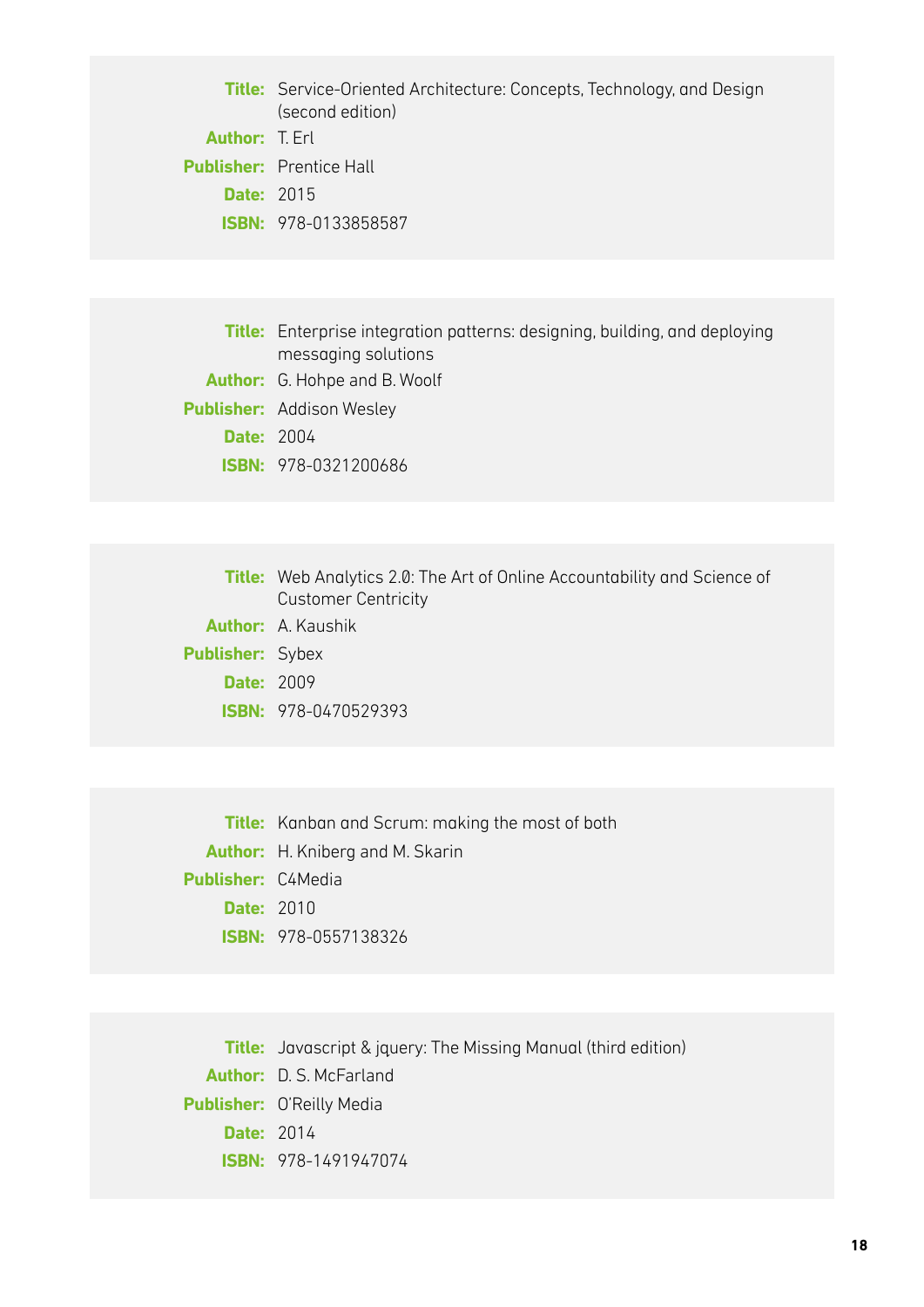**Title:** Building microservices: designing fine-grained systems **Author:** Author: S. Newman **Publisher:** Publisher: O'Reilly Media **Date:** Publication Date: 2015 **ISBN:** ISBN: 978-1491950357

**Title:** Speaking JavaScript **Author:** A. Rauschmayer **Publisher:** O'Reilly Media **Date:** 2014 **ISBN:** 978-1449365035

|                   | <b>Title:</b> RESTful Web APIs. RESTful Web application programming |  |
|-------------------|---------------------------------------------------------------------|--|
|                   | interfaces                                                          |  |
|                   | <b>Author:</b> L. Richardson, M. Amundsen and S. Ruby               |  |
|                   | <b>Publisher:</b> O'Reilly Media                                    |  |
| <b>Date: 2013</b> |                                                                     |  |
|                   | <b>ISBN: 978-1449358068</b>                                         |  |

**Title:** Essential Scrum: a practical guide to the most popular agile process **Author:** K. S. Rubin **Publisher:** Publisher: Addison Wesley **Date:** Publication Date: 2012 **ISBN:** 978-0137043293

**Title:** NoSQL Distilled: A Brief Guide to the Emerging World of Polyglot Persistence **Author:** P. J. Sadalage **Publisher:** Addison Wesley **Date:** 2013 **ISBN:** 978-0321826626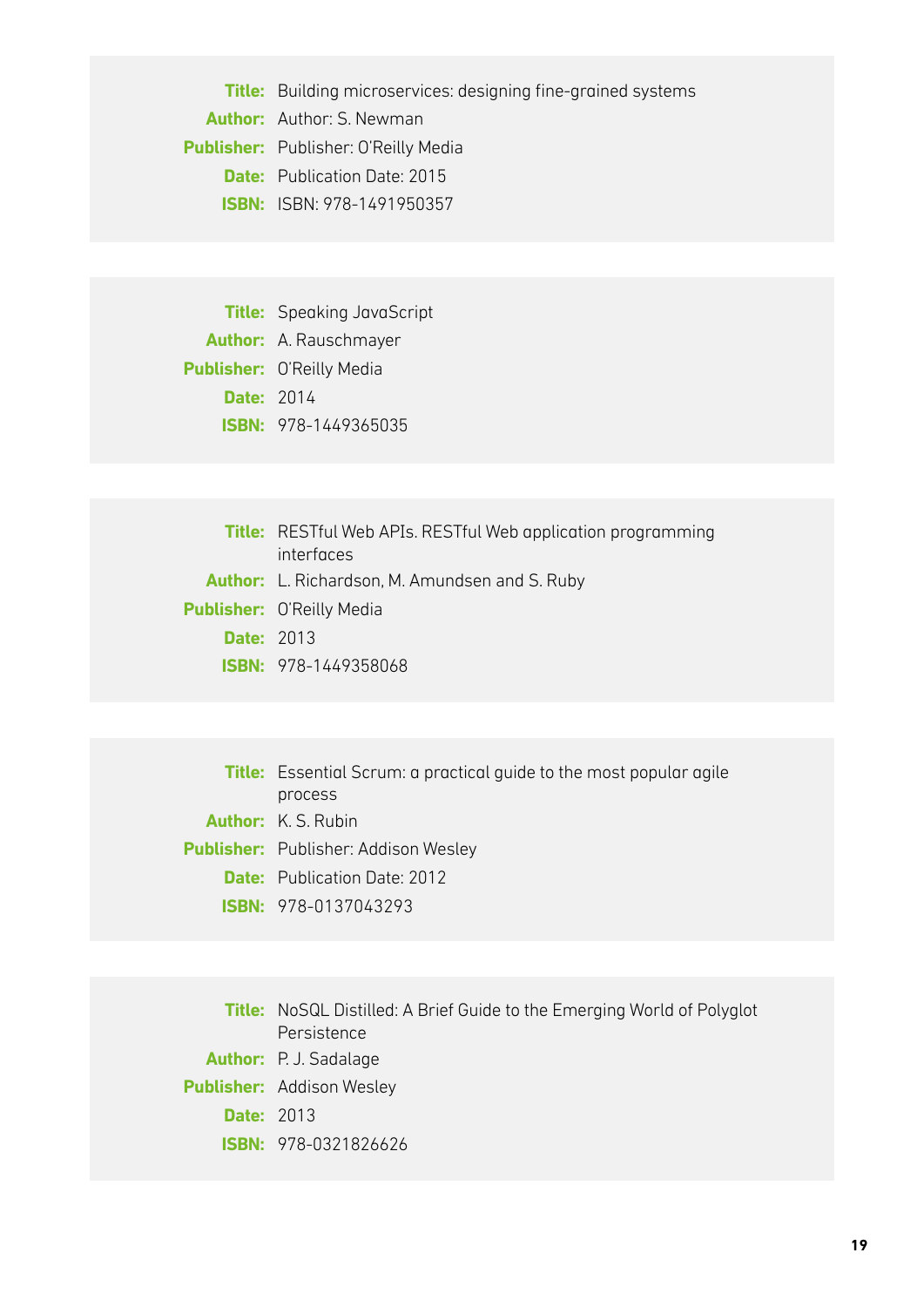**Title:** The Web Application Hacker's Handbook: Finding and Exploiting Security Flaws **Author:** D. Stuttard and M. Pinto **Publisher:** Wiley **Date:** 2011 **ISBN:** 978-1118026472

**Title:** Constructing accessible web sites **Author:** J. Thatcher **Publisher:** Apress **Date:** 2002 **ISBN:** 978-1590591482

|                          | <b>Title:</b> INVEST in Good Stories, and SMART Tasks                                                               |  |
|--------------------------|---------------------------------------------------------------------------------------------------------------------|--|
|                          | <b>Author:</b> W. Wake                                                                                              |  |
| <b>Publisher:</b> Apress |                                                                                                                     |  |
| <b>Date: 2003</b>        |                                                                                                                     |  |
|                          | <b>Available at:</b> https://xp123.com/articles/invest-in-good-stories-and-smart-<br>tasks/ [Accessed 09 July 2021] |  |

**Title:** REST in practice: Hypermedia and Systems Architecture **Author:** J. Webber, S. Parastatidis and I. Robinson **Publisher:** O'Reilly Media **Date:** 2010 **ISBN:** 978-0596805821

**Title:** The Tangled Web : A Guide to Securing Modern Web Applications. **Author:** M. Zalewski **Publisher:** Penguin Random House **Date:** 2012 **ISBN:** 978-1593273880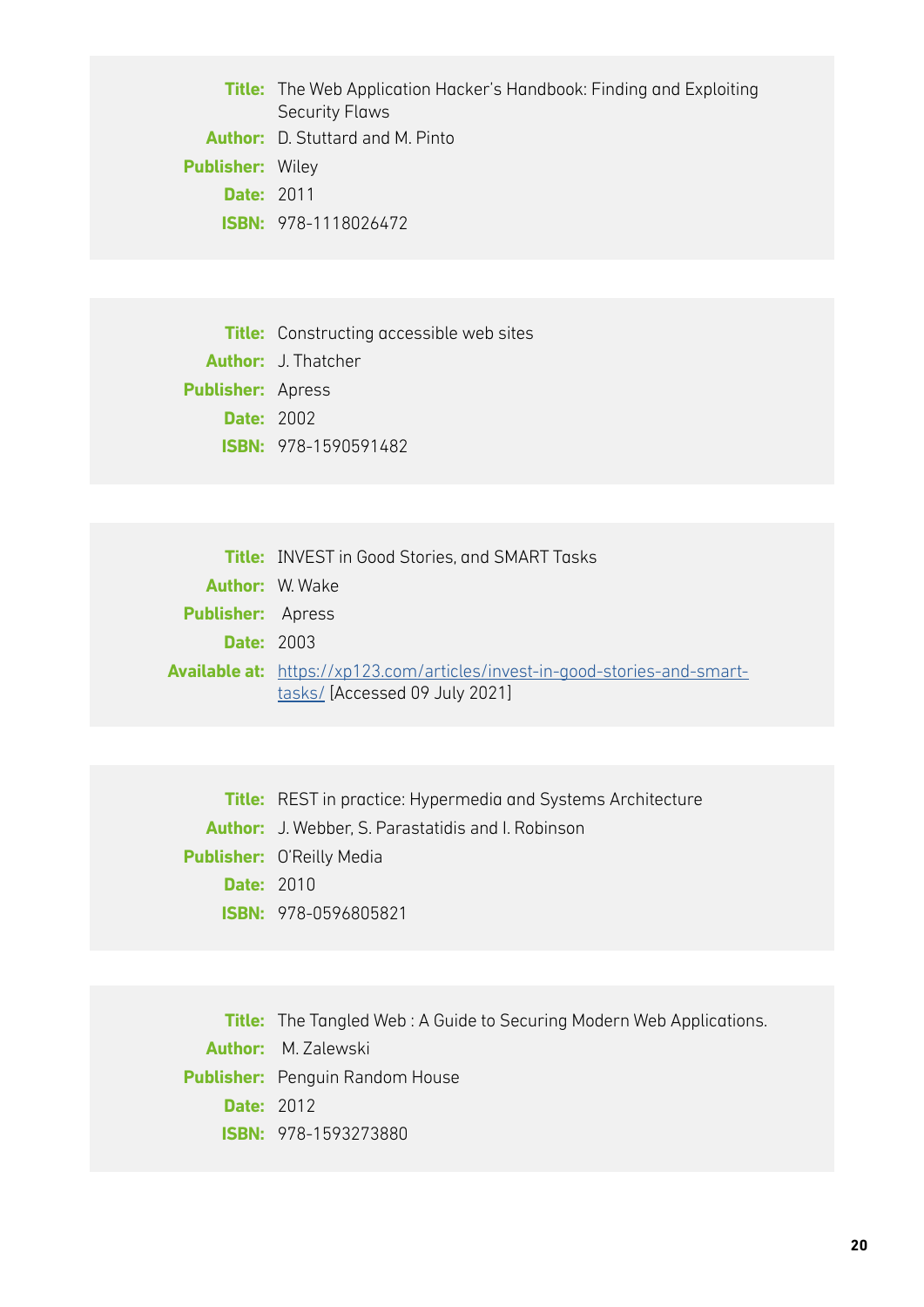# **Using BCS Books**

Accredited Training Organisations may include excerpts from BCS books in the course materials. If you wish to use excerpts from the books you will need a license from BCS. To request a license, please contact the Head of Publishing at BCS outlining the material you wish to copy and its intended use.

# **Document Change History**

Any changes made to the syllabus shall be clearly documented with a change history log. This shall include the latest version number, date of the amendment and changes made. The purpose is to identify quickly what changes have been made.

#### **Version Number Changes Made**

Version 1.0 July 2021

Document Creation